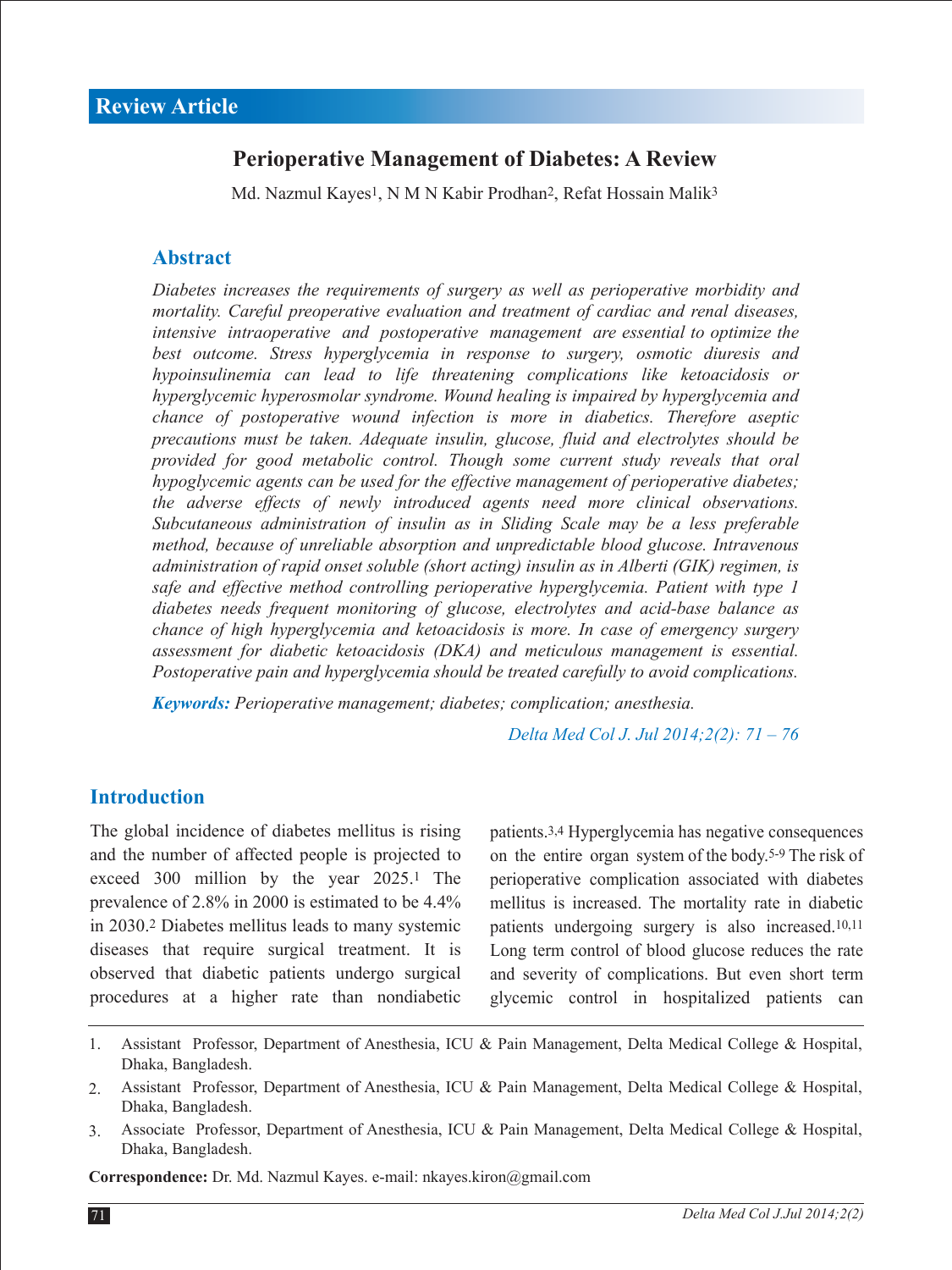significantly lower morbidity and mortality. Aim of this review is to aware physicians to control perioperative diabetes meticulously to reduce complications.

## **Glucose Physiology**12

Liver and pancreas play the major role in glucose metabolism. Glucose metabolism occurs to a laser extent in peripheral tissues. Liver uptakes glucose and stores as glycogen and performs gluconeogenesis as well as glycogenolysis. The catabolic hormones namely epinephrine, glucocoticoids and growth hormone raise blood glucose concentration and in response to the raised blood glucose level the pancreatic beta cell secretes insulin, which lowers blood glucose concentration.12 Peripheral tissues use glucose for energy needs, thus lowering blood glucose levels.

### **Effect of hyperglycemia**13-21

Hyperglycemic patients are susceptible to develop infection as host defenses against infection is inhibited. Hyperglycemia also impairs wound healing through its harmful effects on collagen formation and decreases wound tensile strength. Healing at anastomotic site is severely impaired if blood glucose is not controlled. As the incidence of coronary artery disease is increased in diabetics, the risk of ischaemic heart disease, cerebrovascular infarction and renal ischaemia is increased. In patients with type 2 diabetes chance of hyperglycemic hyperosmolar non-ketotic states (HONKS) is more than that of diabetic ketoacidosis and hyperosmolar non ketotic coma (HONC) that may carry higher mortality. Hyperglycemia can also induce insulin resistance through glucose toxicity.

#### **Perioperative management**

#### **A. Preoperative evaluation**22

The status of the patient's diabetes and surgical risk factors are to be evaluated first. The method of anesthesia to be used, the characteristics of the procedure to be performed, and laboratory values are also important. In case of elective surgery, potential problems should be identified, treated, and stabilized before surgery. Assessment of metabolic control and any diabetes associated complications,

including cardiovascular disease, autonomic neuropathy and nephropathy is the main target of preoperative evaluation. Silent myocardial ischemia occurs relatively often in patients with diabetes. So all diabetic patients should be evaluated at least by ECG but echocardiography and stress test are often justified if there is suspicion for cardiovascular disease. Patients with diabetic autonomic neuropathy may develop perioperative hypotension, so resting tachycardia, peripheral neuropathy and orthostatic hypotension should be sought. Serum creatinine and creatinine clearance rate (CCR) should be measured to exclude the possibility of diabetic nephropathy. Diabetic patients with abnormal creatinine clearance or proteinuria have a greater risk of developing acute renal failure.

#### **B. Anesthetic consideration**23-29

- Diabetic patients should be the first case in the morning to minimize the starvation period.

- Most stable analgesia and anesthesia should be provided to limit surgical stress induced hyperglycemia.

- Judicious analgesics should be used.

- Both regional and general anaesthesia may be given in diabetics.

- Regional anesthesia blunts the stress response to surgery.

- Spinal or epidural anesthesia modulates catecholamine secretion preventing hyperglycemia and ketoacidosis. This effect could continue in the postoperative period.

- Aseptic precautions and sterile techniques must be maintained both for anesthesia and surgery.

- In diabetic autonomic neuropathy, profound hypotension may occur. So regarding hemodynamic stability ideal anesthetics should be used.

- Ability of lipid metabolism is decreased in diabetic patient, so drugs in lipid imulsion (e.g. Propofol) should be used cautiously. Single dose of Propofol is almost safe, but prolonged infusions for sedation in intensive care may increase the risk of hyperlipidemia.

- May have difficult airway (stiff joint syndrome). So difficult intubation protocol should be exercised and a skilled anesthetist should handle the case.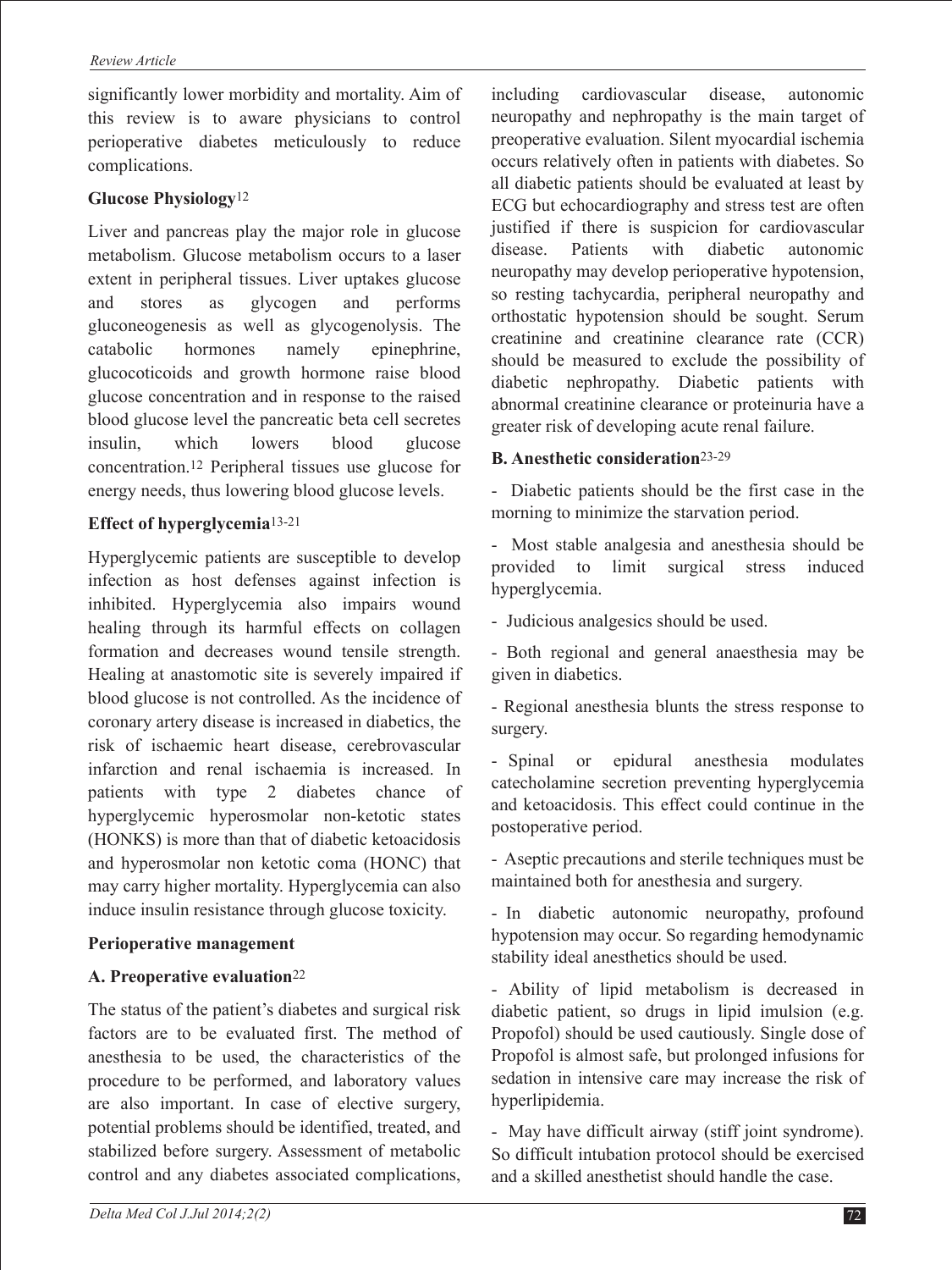#### *Review Article*

- Severe hypoglycemia can delay recovery from general anesthesia as consciousness is impaired.

- Beta blocker drugs increase the blood glucose level in those who don't have diabetes but may worsen sugar control in those with diabetes and also blunt warning symptoms when hypoglycemia occurs.

- Patients suspected for gastroparesis should receive a prokinetic drug before administration of general anesthesia to decrease the incidence of gastric acid aspiration.

- Maintaining temperature is important as hypothermia can lead to peripheral insulin resistance.

- Ketoacidosis can develop during the periods of major stress in patients with type 1 diabetes. So these patients should be monitored by arterial blood gas analysis during and after major surgery and managed accordingly.

## **C. Control of blood glucose**

As diabetic patients are more susceptible to develop numerous perioperative complications, close monitoring is imperative to control blood glucose and prevent hypoglycemia and very high hyperglycemia. Though some current studies suggested that oral hypoglycemic agents can be used for the effective management of perioperative diabetes; it is to be considered that the adverse effects of newly introduced agents need more clinical observations. Subcutaneous administration of insulin as in Sliding Scale may be a less preferable method, because of unreliable absorption and unpredictable blood glucose concentration. Intravenous administration of rapid onset soluble (short acting) insulin as in Glucose-insulinpotassium (GIK) systems (Alberti regimen), is safe and effective method controlling perioperative hyperglycemia.30,31

We should provide adequate insulin to the patient to counteract the catabolic process that develops in response to surgery. Glucose needs to be provided to meet the increased metabolic needs caused by surgical stress as well as the basal metabolic requirements. Major surgery and emergency surgery especially trauma or surgery related to infective process requires more concentration. Treatment

regimen depends upon type of diabetes, usual treatment and extent of surgery.

Patients with type 2 diabetes on diet alone can be managed without insulin.32 Close observation including hourly glucose measurement is essential in operation theatre. If the blood glucose rises >8.0 mmol/L, Alberti (GIK) regimen should be considered.

If type 2 diabetic patient on oral hypoglycemic agent (OHA) comes for major surgery, it is better to stop OHA 48 hours before surgery and convert to short acting insulin.23 Alberti (GIK) regimen is relatively safe in this situation because they provide insulin and glucose in the same solution.33 Metformin needs not to be stopped, as risk of lactic acidosis is extremely low.34 Morning dose of metformin should be omitted.

In case of minor surgery OHA should be omitted on the day of surgery and close observation is needed. If blood glucose rises above 8.6mmol/L Alberti regimen should be adopted. In such cases continuous i.v. infusion of insulin is superior to intermittent subcutaneous bolus or intravenous boluses.35

Patients with type 1 diabetes should stop taking long acting insulin at least 24 hours before surgery. Intermediate acting insulin may be continued until the evening before surgery.36 Every patient of type 1 diabetes undergoing surgery should be managed with insulin. The glucose-insulin infusion is the satisfactory method of avoiding harmful metabolic consequences of starvation and surgical stress. GIK infusion is a simple reliable way for controlling the blood glucose and it should be started in preoperative period. Blood glucose level should be measured frequently and accurately throughout the perioperative period. Glucose level should be kept between 6.6 to 9.9 mmol/L.37

# **The Alberti GIK regimen for perioperative glycemic control:**38

A solution of 500 ml of 10% glucose containing 15 U of rapid onset soluble insulin with 10 mmol KCl is started at a rate of 100 ml/hr (i.e. 3 U/hr). Blood glucose is checked 2 hourly and insulin is adjusted according to results (Table I).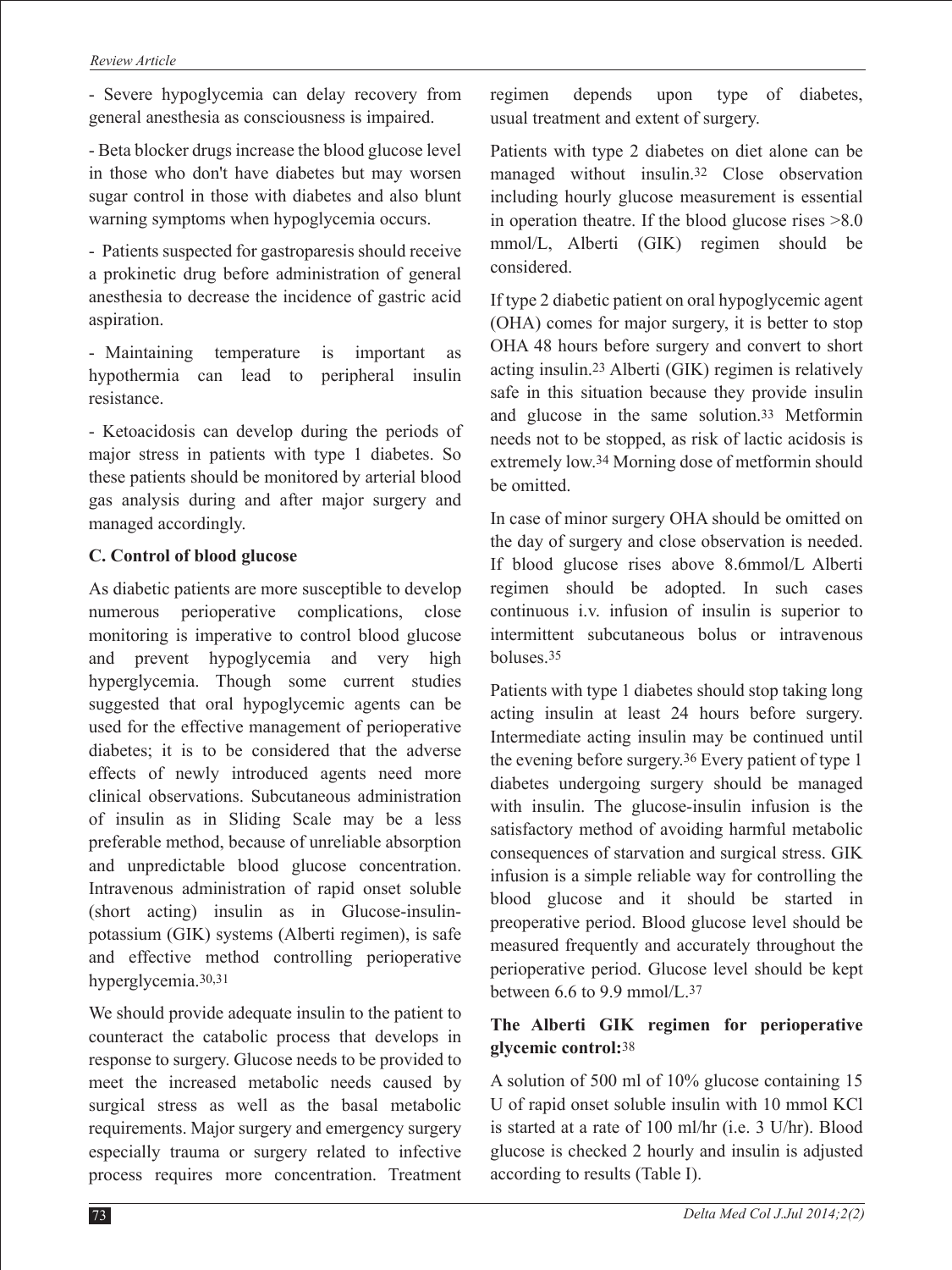#### **Table I: Perioperative glycemic control**

| Blood glucose $\pmod{L}$ | <b>Action</b>                                               |
|--------------------------|-------------------------------------------------------------|
| < 6.5                    | In fuse solution containing $10 U$ insulin $(2 U/hr)$       |
| $>6.4$ to $< 11.1$       | In fuse solution containing $15 U$ insulin $(3 U/hr)$       |
| >11                      | In fuse solution containing 20 U insulin $(4 \text{ U/hr})$ |

Continue to adjust in 5-U steps as necessary.

# **D. Glucose, insulin, fluid and electrolyte management**

Glucose, insulin, potassium and fluids are the factors that need to be considered meticulously.

Sufficient glucose is to be given to prevent hypoglycemia. It is recommend that 5-10 gm of dextrose is given per hour (70 kg patient) in the form of 5% or 10% dextrose in aqua.39,40 An easy way is to give 0.1gm/kg/hr in adult patient and 0.3 gm/kg/hr in pediatric patients to prevent hypoglycemia. Normal saline (0.9% sodium chloride) may be needed to prevent hyponatremia for long term infusions.

The beta cells in the pancreas secret insulin in response to glucose concentrations. Even the most sophisticated artificial insulin delivery systems cannot replicate this response. During surgery alterations in blood flow makes the absorption of insulin more unpredictable. Soluble rapid onset insulin is used in perioperative infusions due to its short half life  $(5 \text{ min})$  and duration of action  $\ll 20$ min). Usually 1 unit of regular insulin is required to reduce blood glucose level 25 to 30 mg/dl except in some cases like liver disease, obesity, severe infection and steroid therapy where insulin requirements are increased. Insulin can be given either with glucose solution or by a separate syringe pump.41

Serum potassium levels should be measured at least before and after surgery. Several factors can influence serum potassium levels during surgery. Insulin stimulates the uptake of potassium into cells while dehydration and hyperglycemia can move potassium out of the cells and into the blood. Acidosis can result in hyperkalemia due to exchange of intracellular potassium for extracellular hydrogen ions. In diabetics with normal renal function and normal serum potassium levels, 10 to 15 mEq of

potassium should be added per 500 ml of 10% glucose containing fluid.38,42 This should be adjusted according to plasma concentrations of potassium.

Any other fluids needed intraoperatively should be non-glucose containing like 0.9% sodium chloride solution. It is better to avoid Ringer's lactate solution, as lactate is gluconeogenic precursor and is rapidly metabolized resulting in higher blood glucose concentration. But the role of lactate to the acid-base disturbance is generally small.43

# **E. Emergency surgery**

Usually most of the diabetic patient who need emergency surgery will not be in good metabolic control at that time and may present with diabetic ketoacidosis (in type 1 diabetic patients) or hyperglycemic hyperosmolar syndrome (in type 2 diabetic patients).37 Except some life threatening surgical conditions (torrential and uncontrolled haemorrhage or acutely compromised airway) patients always require full stabilization before anesthesia and surgery.37 To optimize metabolic status surgery should be delayed for 4-6 hours, if possible.41

# **F. Post operative management**

No specific protocol is recommended for glycemic control in postoperative care unit or intensive care unit (ICU).44 Patient treated with GIK infusion intraoperatively, should be treated similarly in the postoperative period. Blood glucose level should be measured hourly and insulin dose should be adjusted according to a "glucose-feedback" formula.45 The patient must start taking food as soon as possible. If the blood sugar is near normal or normal, preoperative drug regimen should be started. Analgesia should be maintained meticulously to reduce stress.46

## **Summary**

Though opinions differ regarding management, it is proved over recent years that proper preoperative evaluation, treatment of complications and good glycemic as well as metabolic control improve the outcome and reduce perioperative morbidity and mortality in diabetic patients.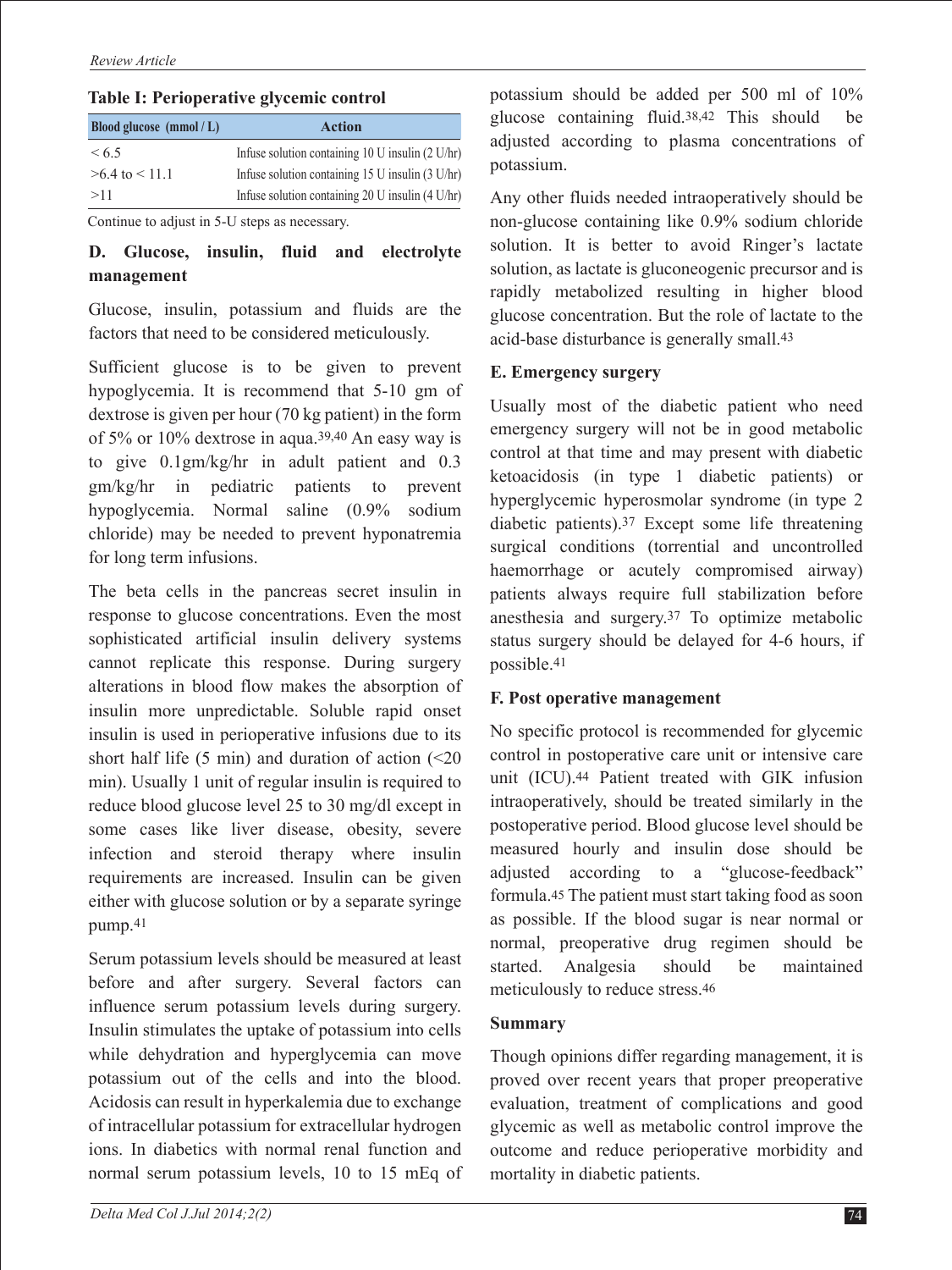# **References**

- Diabetes Federation [Internet]. Diabetes Atlas 2003. [cited 2014 Apr 26]. Available from: http://www.idf.org/diabetesatlas. 1. International
- Wild S, Roglic G, Green A, Sicree R, King H. Global Prevalence of Diabetes Estimates for the Year 2000 and Projections for 2030. Diabetes Care. 2004;27(5):1047-53. 2.
- Galloway JA, Shuman CR. Diabetes and Surgery. 3. Am J Med. 1963;34:177-91.
- Goldmann DR. Surgery in Patients with Endocrine Dysfunction. Med Clin North Am. 1987;71:499-509. 4.
- Godoy DA, Napoli MD, Biestro A, Lenhardt R. Perioperative Glucose Control in Neurosurgical Patients. Anesthesiology Research and Practice [Internet]. 2012 [cited 2014 Apr 26];2012. Available from: http://www. hindawi. com/journals/ arp/2012/ 690362. 5.
- 6. Turina M, Fry DE, Polk HC Jr. Acute Hyperglycemia and the Innate Immune System: Clinical, Cellular, and Molecular Aspects. Critical Care Medicine. 2005;33(7):1624-33.
- 7. Prakash A, Matta BF. Hyperglycaemia and Neurological Injury. Current Opinion in Anaesthesiology. 2008;21(5):565-69.
- Tomlinson DR, Gardiner NJ. Glucose Neurotoxicity. 8. Nature Reviews Neuroscience. 2008;9(1):36-45.
- Oddo M, Schmidt JM, Mayer SA, Chiol´ero RL. Glucose Control after Severe Brain Injury. Current Opinion in Clinical Nutrition and Metabolic Care. 2008;11(2):134-39. 9.
- 10. Hickman MS, Schwesinger WH, Page CP. Acute Cholecystitis in the Diabetic. A Case–Control Study of Outcome. Arch Surg. 1988;123:409-11.
- 11. Risum O, Abdelnoor M, Svennevig JL, Levorstad K, Gullestad L, Bjørnerheim R, et al. Diabetes Mellitus and Morbidity and Mortality Risks after Coronary Artery Bypass Surgery. Scand J Thorac Cardiovasc Surg. 1996;30(2):71-75.
- DG, Pertnet A, McCulloch A, Blesa-Malpica G, Alberti KG. Some Hormonal Influences on Glucose and Ketone Body Metabolism in Normal Human Subjects. Ciba Found Symp. 1982;87:168-91. 12. Johnston
- 13. Golden SH, Peart-Vigilance C, Kao WH, Brancati FL. Perioperative Glycemic Control and the Risk of Infectious Complications in a Cohort of Adults with Diabetes. Diabetes Care. 1999;22:1408-14.
- 14. Zerr KJ, Furnary AP, Grunkemeir GL, Bookin S, Kanhere V, Starr A. Glucose Control Lowers the Risk of Wound Infections in Diabetics after Open Heart Operations. Ann Thorac Surg. 1997;63:356-61.
- 15. Furnary AP, Zerr KJ, Grunkemeir GL, Starr A. Continuous Intravenous Insulin Infusion Reduces the Incidence of Deep Sternal Wound Infection in Diabetic Patients after Cardiac Surgical Procedures. Ann Thorac Surg. 1999;67:352-62.
- 16. Gottrup F, Andreassen TT. Healing of Incisional Wounds in Stomach and Duodenum: The Influence of Experimental Diabetes. J Surg Res. 1981;31:61-68.
- 17. McMurry JF Jr. Wound Healing with Diabetes Mellitus. Better Glucose Control for Better Wound Healing in Diabetes. Surg Clin North Am. 1984;64:769-78.
- 18. Verhofstad HJ, Hendriks T. Complete Prevention of Impaired Anastomotic Healing in Diabetic Rats Requires Preoperative Blood Glucose Control. Br J Surg. 1996;83:1717-21.
- 19. Rodriguez BL, Lau N, Burchfiel CM, Abbott RD, Sharp DS, Yano K, et al. Glucose Intolerance and 23-Year Risk of Coronary Heart Disease and Total Mortality: The Honolulu Heart Program. Diabetes Care. 1999;22(8):1262-65.
- 20. Lorber D. Nonketotic Hypertonicity in Diabetes Mellitus. Med Clin North Am. 1995;79:39-52.
- 21. Rossetti L, Giaccari A, DeFronzo RA. Glucose Toxicity. Diabetes Care. 1990;13(6):610-30.
- 22. Tetsuro T, Hiroshi K, Yoshihiko T, Miyako K, Hiroshi N, Ritsuko YH, et al. Asymptomatic Coronary Heart Disease in Patients with Type 2 Diabetes with Vascular Complications: A Cross-Sectional Study. BMJ Open [Internet]. 2011[cited 2014 Apr 26];1(2). Available from: http://bmjopen.bmj.com/content/1/2/e000139.full.
- 23. McAnulty GR, Robertshaw HJ, Hall GM. Anaesthetic Management of Patients with Diabetes Mellitus. Br J Anaesthesia. 2000;85:80-90.
- Escalante DA, Kim DK, Garber AJ. Atherosclerotic 24.Cardiovascular Disease. In: DeFronzo RA, editor. Current Therapy of Diabetes Mellitus. St. Louis: Mosby; 1998.p.176-82.